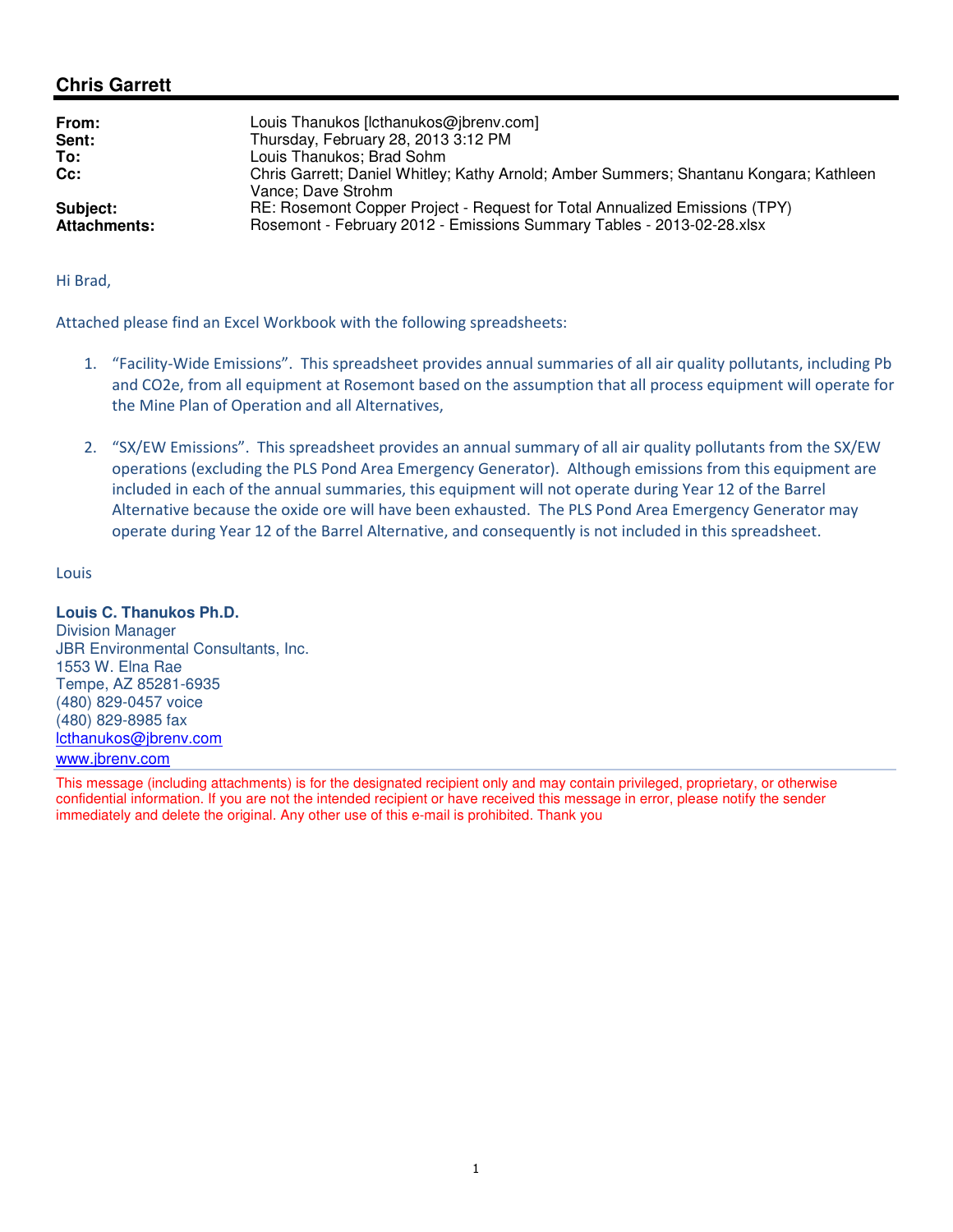| <b>Operating Scenario and</b>          | <b>Emissions Source</b>   | resement copper company community or Emissions for the mine rights of operations and Each rate matrix<br>Emissions (tpy) |                        |                         |        |         |                 |                 |            |             |                              |                   |                 |                 |                  |                   |
|----------------------------------------|---------------------------|--------------------------------------------------------------------------------------------------------------------------|------------------------|-------------------------|--------|---------|-----------------|-----------------|------------|-------------|------------------------------|-------------------|-----------------|-----------------|------------------|-------------------|
| <b>Corresponding Year of Operation</b> |                           | PM/TSP <sup>1</sup>                                                                                                      | $PM_{10}$ <sup>1</sup> | $PM_{2.5}$ <sup>1</sup> | Lead   | CO      | NO <sub>x</sub> | SO <sub>2</sub> | <b>VOC</b> | $H_2SO_4$   | SO <sub>a</sub> <sup>2</sup> | Soot <sup>2</sup> | CO <sub>2</sub> | CH <sub>a</sub> | N <sub>2</sub> O | CO <sub>2</sub> e |
| Mine Plan of Operations Year 1         | Non-Fugitive Emissions    | 78.5                                                                                                                     | 39.0                   | 10.2                    | 0.005  | 9.0     | 16.8            | 0.056           | 1.51       | 0.018       |                              | ٠                 | 6.040           | 0.245           | 0.0490           | 6,061             |
|                                        | Fugitive Emissions        | 2,791                                                                                                                    | 765                    | 88.3                    | 0.33   | 635.8   | 161.3           | 18.98           | 3.77       | $\Omega$    | $\sim$                       | $\sim$            | 5,376           | 0.218           | 0.0436           | 5,394             |
|                                        | <b>Tailpipe Emissions</b> | 29.4                                                                                                                     | 29.4                   | 29.4                    | $\sim$ | 832.0   | 1.017           | 1.54            | 72.8       |             | 0.030                        | 22.3              | 163,786         |                 |                  | 163.786           |
|                                        | <b>Total Emissions</b>    | 2,899.1                                                                                                                  | 833.6                  | 128.0                   | 0.33   | 1.476.8 | 1.194.8         | 20.6            | 78.1       | 0.018       | 0.030                        | 22.3              | 175,202         | $\sim$          | $\sim$           | 175,240           |
|                                        | Non-Fugitive Emissions    | 78.5                                                                                                                     | 39.0                   | 10.2                    | 0.005  | 9.0     | 16.8            | 0.056           | 1.51       | 0.018       | $\sim$                       | $\sim$            | 6,040           | 0.245           | 0.0490           | 6,061             |
| Mine Plan of Operations Year 5         | <b>Fugitive Emissions</b> | 3,238                                                                                                                    | 875                    | 99.2                    | 0.38   | 606.2   | 153.8           | 18.10           | 3.77       | $\Omega$    | $\sim$                       | $\sim$            | 5,125           | 0.208           | 0.0416           | 5,142             |
|                                        | <b>Tailpipe Emissions</b> | 29.4                                                                                                                     | 29.4                   | 29.4                    | $\sim$ | 829.2   | 1.016           | 1.54            | 72.7       |             | 0.030                        | 22.3              | 163,248         |                 |                  | 163.248           |
|                                        | <b>Total Emissions</b>    | 3,345.9                                                                                                                  | 943.2                  | 138.9                   | 0.39   | 1,444.4 | 1,186.9         | 19.7            | 78.0       | 0.018       | 0.030                        | 22.3              | 174,413         | $\sim$          | $\sim$           | 174,451           |
|                                        | Non-Fugitive Emissions    | 78.5                                                                                                                     | 39.0                   | 10.2                    | 0.005  | 9.0     | 16.8            | 0.056           | 1.51       | 0.018       | $\sim$                       | $\sim$            | 6,040           | 0.245           | 0.0490           | 6,061             |
| Phased Tailings Alternative Year 1     | Fugitive Emissions        | 2,791                                                                                                                    | 765                    | 88.3                    | 0.33   | 635.8   | 161.3           | 18.98           | 3.77       | $\Omega$    | $\sim$                       | $\sim$            | 5,376           | 0.218           | 0.0436           | 5,394             |
|                                        | <b>Tailpipe Emissions</b> | 29.4                                                                                                                     | 29.4                   | 29.4                    | $\sim$ | 832.0   | 1.017           | 1.54            | 72.8       |             | 0.030                        | 22.3              | 163,786         |                 |                  | 163,786           |
|                                        | <b>Total Emissions</b>    | 2,899.1                                                                                                                  | 833.6                  | 128.0                   | 0.33   | 1,476.8 | 1,194.8         | 20.6            | 78.1       | 0.018       | 0.030                        | 22.3              | 175,202         | $\sim$          | $\sim$           | 175,240           |
|                                        | Non-Fugitive Emissions    | 78.5                                                                                                                     | 39.0                   | 10.2                    | 0.005  | 9.0     | 16.8            | 0.056           | 1.51       | 0.018       | $\sim$                       | $\sim$            | 6,040           | 0.245           | 0.0490           | 6,061             |
| Phased Tailings Alternative Year 5     | <b>Fugitive Emissions</b> | 3,238                                                                                                                    | 875                    | 99.2                    | 0.38   | 606.2   | 153.8           | 18.10           | 3.77       | $\mathbf 0$ |                              | $\sim$            | 5,125           | 0.208           | 0.0416           | 5,142             |
|                                        | <b>Tailpipe Emissions</b> | 29.4                                                                                                                     | 29.4                   | 29.4                    | $\sim$ | 829.2   | 1,016           | 1.54            | 72.7       |             | 0.030                        | 22.3              | 163,248         |                 |                  | 163,248           |
|                                        | <b>Total Emissions</b>    | 3,345.9                                                                                                                  | 943.2                  | 138.9                   | 0.39   | 1,444.4 | 1,186.9         | 19.7            | 78.0       | 0.018       | 0.030                        | 22.3              | 174,413         | $\sim$          | $\sim$           | 174,451           |
| Barrel Alternative Year 1              | Non-Fugitive Emissions    | 78.5                                                                                                                     | 39.0                   | 10.2                    | 0.005  | 9.0     | 16.8            | 0.056           | 1.51       | 0.018       | $\sim$                       | $\sim$            | 6,040           | 0.245           | 0.0490           | 6,061             |
|                                        | Fugitive Emissions        | 3,110                                                                                                                    | 847                    | 96.5                    | 0.37   | 635.8   | 161.3           | 18.98           | 3.77       | $\mathbf 0$ |                              | $\sim$            | 5,376           | 0.218           | 0.0436           | 5,394             |
|                                        | <b>Tailpipe Emissions</b> | 29.4                                                                                                                     | 29.4                   | 29.4                    | ٠      | 832.0   | 1,017           | 1.54            | 72.8       |             | 0.030                        | 22.3              | 163,786         |                 |                  | 163,786           |
|                                        | <b>Total Emissions</b>    | 3,218.3                                                                                                                  | 915.8                  | 136.2                   | 0.37   | 1,476.8 | 1,194.8         | 20.6            | 78.1       | 0.018       | 0.030                        | 22.3              | 175,202         | $\sim$          | $\sim$           | 175,240           |
|                                        | Non-Fugitive Emissions    | 78.5                                                                                                                     | 39.0                   | 10.2                    | 0.005  | 9.0     | 16.8            | 0.056           | 1.51       | 0.018       | $\sim$                       | $\sim$            | 6,040           | 0.245           | 0.0490           | 6,061             |
| Barrel Alternative Year 12             | <b>Fugitive Emissions</b> | 3,627                                                                                                                    | 970                    | 108.5                   | 0.43   | 527.8   | 133.9           | 15.76           | 3.77       | $\Omega$    |                              |                   | 4,462           | 0.181           | 0.0362           | 4,478             |
|                                        | <b>Tailpipe Emissions</b> | 29.4                                                                                                                     | 29.4                   | 29.4                    | ٠      | 828.9   | 1,016           | 1.54            | 72.7       |             | 0.030                        | 22.3              | 163,196         | $\sim$          |                  | 163,196           |
|                                        | <b>Total Emissions</b>    | 3,734.5                                                                                                                  | 1,038.2                | 148.1                   | 0.43   | 1,365.7 | 1.167.0         | 17.3            | 78.0       | 0.018       | 0.030                        | 22.3              | 173,699         | $\overline{a}$  | $\sim$           | 173,734           |
| Barrel Trail Alternative Year 1        | Non-Fugitive Emissions    | 78.5                                                                                                                     | 39.0                   | 10.2                    | 0.005  | 9.0     | 16.8            | 0.056           | 1.51       | 0.018       | $\sim$                       | $\sim$            | 6,040           | 0.245           | 0.0490           | 6,061             |
|                                        | Fugitive Emissions        | 3,023                                                                                                                    | 825                    | 94.3                    | 0.36   | 635.8   | 161.3           | 18.98           | 3.77       | $\Omega$    |                              | $\sim$            | 5,376           | 0.218           | 0.0436           | 5,394             |
|                                        | <b>Tailpipe Emissions</b> | 30.0                                                                                                                     | 30.0                   | 30.0                    | ٠      | 880.1   | 1,065           | 1.54            | 75.5       |             | 0.030                        | 22.7              | 172,990         |                 |                  | 172,990           |
|                                        | <b>Total Emissions</b>    | 3,131.0                                                                                                                  | 893.6                  | 134.4                   | 0.36   | 1,524.9 | 1.243.1         | 20.6            | 80.7       | 0.018       | 0.030                        | 22.7              | 184,406         | $\sim$          | $\sim$           | 184,444           |
| Barrel Trail Alternative Year 5        | Non-Fugitive Emissions    | 78.5                                                                                                                     | 39.0                   | 10.2                    | 0.005  | 9.0     | 16.8            | 0.056           | 1.51       | 0.018       | $\sim$                       | $\sim$            | 6.040           | 0.245           | 0.0490           | 6,061             |
|                                        | <b>Fugitive Emissions</b> | 3,469                                                                                                                    | 934                    | 105.2                   | 0.41   | 606.2   | 153.8           | 18.10           | 3.77       | $\Omega$    |                              |                   | 5,125           | 0.208           | 0.0416           | 5,142             |
|                                        | <b>Tailpipe Emissions</b> | 29.9                                                                                                                     | 29.9                   | 29.9                    | ٠      | 877.3   | 1,065           | 1.54            | 75.3       |             | 0.030                        | 22.7              | 172,452         | $\sim$          |                  | 172,452           |
|                                        | <b>Total Emissions</b>    | 3,577.2                                                                                                                  | 1,003.1                | 145.3                   | 0.42   | 1,492.5 | 1.235.2         | 19.7            | 80.6       | 0.018       | 0.030                        | 22.7              | 183,617         | $\overline{a}$  | $\sim$           | 183,655           |
| Scholefield-McLeary Alternative Year   | Non-Fugitive Emissions    | 78.5                                                                                                                     | 39.0                   | 10.2                    | 0.005  | 9.0     | 16.8            | 0.056           | 1.51       | 0.018       | $\sim$                       | $\sim$            | 6,040           | 0.245           | 0.0490           | 6,061             |
|                                        | <b>Fugitive Emissions</b> | 3,177                                                                                                                    | 864                    | 98.2                    | 0.38   | 635.8   | 161.3           | 18.98           | 3.77       | $\Omega$    |                              | $\sim$            | 5,376           | 0.218           | 0.0436           | 5,394             |
|                                        | <b>Tailpipe Emissions</b> | 31.2                                                                                                                     | 31.2                   | 31.2                    | ٠      | 992.4   | 1,178           | 1.54            | 81.6       |             | 0.030                        | 23.7              | 194,465         |                 |                  | 194,465           |
|                                        | <b>Total Emissions</b>    | 3,287.2                                                                                                                  | 934.7                  | 139.7                   | 0.38   | 1,637.2 | 1,355.8         | 20.6            | 86.9       | 0.018       | 0.030                        | 23.7              | 205,881         | $\sim$          | $\sim$           | 205,920           |
| Scholefield-McLeary Alternative Year   | Non-Fugitive Emissions    | 78.5                                                                                                                     | 39.0                   | 10.2                    | 0.005  | 9.0     | 16.8            | 0.056           | 1.51       | 0.018       | $\sim$                       | $\sim$            | 6,040           | 0.245           | 0.0490           | 6,061             |
|                                        | <b>Fugitive Emissions</b> | 3,879                                                                                                                    | 1,040                  | 115.7                   | 0.46   | 606.2   | 153.8           | 18.10           | 3.77       | $\mathbf 0$ |                              |                   | 5,125           | 0.208           | 0.0416           | 5,142             |
|                                        | Tailpipe Emissions        | 31.2                                                                                                                     | 31.2                   | 31.2                    | $\sim$ | 989.6   | 1.177           | 1.54            | 81.4       |             | 0.030                        | 23.7              | 193.927         | $\sim$          |                  | 193.927           |
|                                        | <b>Total Emissions</b>    | 3,988.7                                                                                                                  | 1.109.8                | 157.2                   | 0.46   | 1,604.8 | 1.348.0         | 19.7            | 86.7       | 0.018       | 0.030                        | 23.7              | 205,093         | ٠               |                  | 205.130           |

#### **Rosemont Copper Company - Summary of Emissions for the Mine Plan of Operations and Each Alternative**

NOTES:

<sup>1</sup> PM/TSP, PM<sub>10</sub>, and PM<sub>2.5</sub> emissions shown in this summary are the controlled emissions. See Emission Inventories for additional details.

 $2$  SO<sub>4</sub> and Soot emissions are from operation of diesel-fueled vehicles.

<sup>3</sup> Barrel Alternative Year 12 includes emissions from SX/EW Operations even though these operations will not occur during this year. See the "SX\_EW Emissions" sheet for a summary of emissions from the SX/EW Operations.